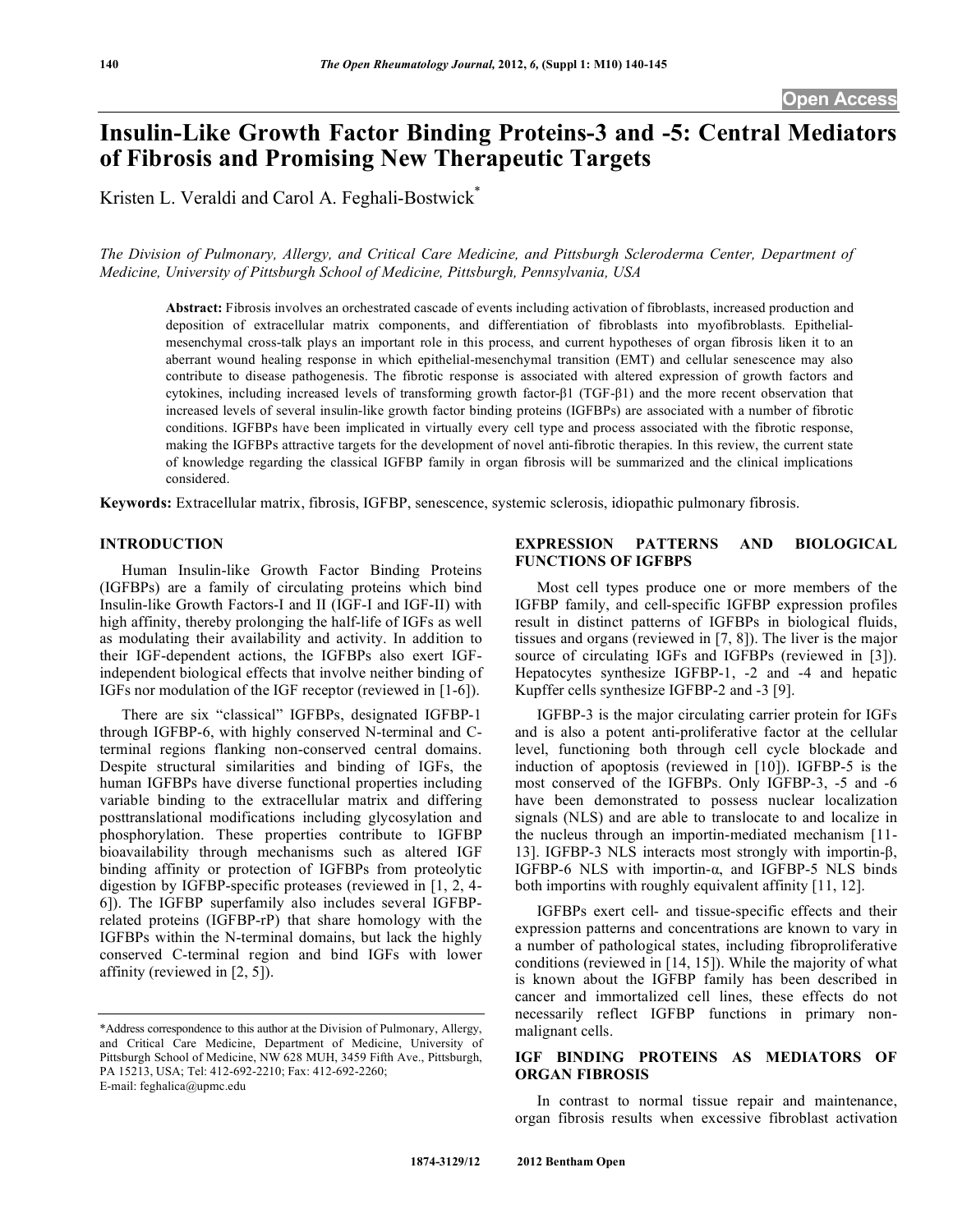leads to deposition of extracellular matrix components and fibroblasts differentiate into contractile myofibroblasts. Despite the fact that fibrosis is a significant cause of morbidity and mortality that can affect any tissue and organ system, there currently are no FDA-approved anti-fibrotic therapies. Identification of druggable targets through a better understanding of the complex biology of fibrosis is of paramount importance.

 The fibrotic response is also associated with increased expression of various growth factors and cytokines, including transforming growth factor- $\beta$ 1 (TGF- $\beta$ 1) and connective tissue growth factor (CTGF) (reviewed in [16]). More recently, altered IGFBP expression has also been described in a variety of fibroproliferative conditions. Thus, a better understanding of extracellular matrix regulation by the IGFBPs holds promise for the development of novel antifibrotic therapies. While this goal has yet to be realized, significant progress has been made using animal models of organ fibrosis, *ex vivo* organ culture, and *in vitro* cell culture systems.

## **Skin Fibrosis**

 Fibroproliferative disorders of the skin include hypertrophic and keloid scar formation and the classic skin thickening associated with localized and systemic sclerosis (SSc). Keloids are benign but disfiguring dermal tumors that result from aberrant wound-healing and are unique to humans. In contrast to hypertrophic scars, which develop within the boundaries of the original wound and eventually stabilize or regress, keloids grow continuously and invade beyond the original wound margins [17]. Multiple microarray studies have demonstrated upregulation of several of the IGFBP genes in keloid versus normal scar fibroblasts [18-21], including upregulation of IGFBP-3 when cells were cultured in the presence of hydrocortisone [18]. At the protein level, IGFBP-5 is increased in fibroblasts cultured from keloid nodules and *in vivo* in proliferative keloid tissue [22]. Using a fibroblast-keratinocyte co-culture system, Phan and colleagues demonstrated complex regulation of several IGFBPs in normal versus keloidderived fibroblasts [23]. They noted increased IGFBP-3 mRNA and secreted protein when normal skin fibroblasts were cultured with keloid-derived keratinocytes, but interestingly observed reduced IGFBP-3 levels from keloidderived fibroblasts cultured under identical conditions. Addition of recombinant human IGFBP-3 to the culture media inhibited proliferation of keloid-derived fibroblasts, although the authors do not comment on whether extracellular matrix production was affected. These observations led Phan and colleagues to propose modulation of IGFBP-3 as a potential therapy for keloids.

 We have described increased expression of IGFBP-3 and -5 in primary cultures of fibroblasts from the affected skin of patients with SSc [24, 25]. In support of a mechanistic link between the IGFBPs and the development of fibrosis, we have demonstrated that IGFBP-3 and IGFBP-5 induce a fibrotic phenotype in fibroblasts *in vitro* [26] and that IGFBP-5 triggers dermal fibrosis in mice *in vivo* [27]. Using a novel *ex vivo* human skin organ culture model optimized in our laboratory, we have demonstrated that both IGFBP-3 and IGFBP-5 cause sustained increases in dermal and collagen

bundle thickness in human skin explant culture [25]. The pro-fibrotic effects of IGFBP-3 and IGFBP-5 on normal skin do not generalize to all IGFBP family members, as IGFBP-4 does not result in dermal fibrosis and thickening in the same model [25].

## **Allergic Airway Remodeling and Pulmonary Fibrosis**

 Increased levels of IGFBP-3 and -5 have been demonstrated in several fibrotic pulmonary diseases [26, 28]. In a subset of patients with asthma, irreversible airflow obstruction may result from airway remodeling that includes characteristic subepithelial fibrosis and myofibroblast hyperplasia. Cohen and colleagues have demonstrated that the growth-stimulatory effect of TGF- $\beta$ 1 on human airway smooth muscle cells *in vitro* requires IGFBP-3 [29]. We have demonstrated that IGFBP-3 is increased *in vivo* in the airway epithelium of patients with asthma and that the concentration of IGFBP-3 in bronchoalveolar lavage fluid is increased after allergen challenge [28]. These observations suggest that IGFBP-3 secreted by the epithelium may act locally on airway fibroblasts and contribute to allergic airway remodeling in susceptible individuals.

 Pulmonary sarcoidosis is a granulomatous disorder of unknown etiology that in a minority of affected individuals progresses to irreversible fibrotic lung remodeling [30]. Immunoblot analysis of bronchoalveolar lavage fluid from individuals with stage III sarcoidosis versus normal controls demonstrated increased IGFBP-3 [31]. It remains to be determined whether IGFBP expression profiles in stages I, II or III sarcoidosis may predict which individuals will go on to develop stage IV fibrotic disease. It is also unknown whether increased IGFBP-3 contributes directly to the development of sarcoid-associated pulmonary fibrosis, which would make this an attractive target for future therapies.

 Idiopathic Pulmonary Fibrosis (IPF) is a progressive fibrotic disease of unknown etiology. Increased IGFBP-3 has been demonstrated in the bronchoalveolar lavage fluid of individuals with IPF [32]. Both IGFBP-3 and IGFBP-5 are increased in IPF lung tissue as well as in primary fibroblasts cultured from these tissues [26]. In support of a mechanistic link between the IGFBPs and pulmonary fibrosis, we have demonstrated that IGFBP-5 causes pulmonary fibrosis in mice [27] and interestingly also induces migration of primary human lung fibroblasts *in vitro* [33].

 In addition to the hallmark skin thickening, systemic sclerosis is also associated with internal organ fibrosis. Based upon observations in SSc skin fibrosis and in IPF, it is reasonable to postulate that altered IGFBP expression also contributes to the development of SSc-associated pulmonary fibrosis. We have recently reported increased expression of several members of the IGF/IGFBP family in lung disease associated with SSc [34]. We have also observed that there is increased expression of the extracellular matrix glycoprotein Tenascin-C (TN-C) *in vivo* in lung tissue from individuals with SSc-associated pulmonary fibrosis versus normal human lung tissue [35]. Furthermore, IGFBP-3 induces TN-C production in primary human lung fibroblasts. Although TN-C and IGFBP-3 do not co-localize in individual cells, TN-C expression is detected in a subepithelial distribution around distal airways of SSc in regions underlying IGFBP-3 expressing epithelial cells [35]. This suggests that IGFBP-3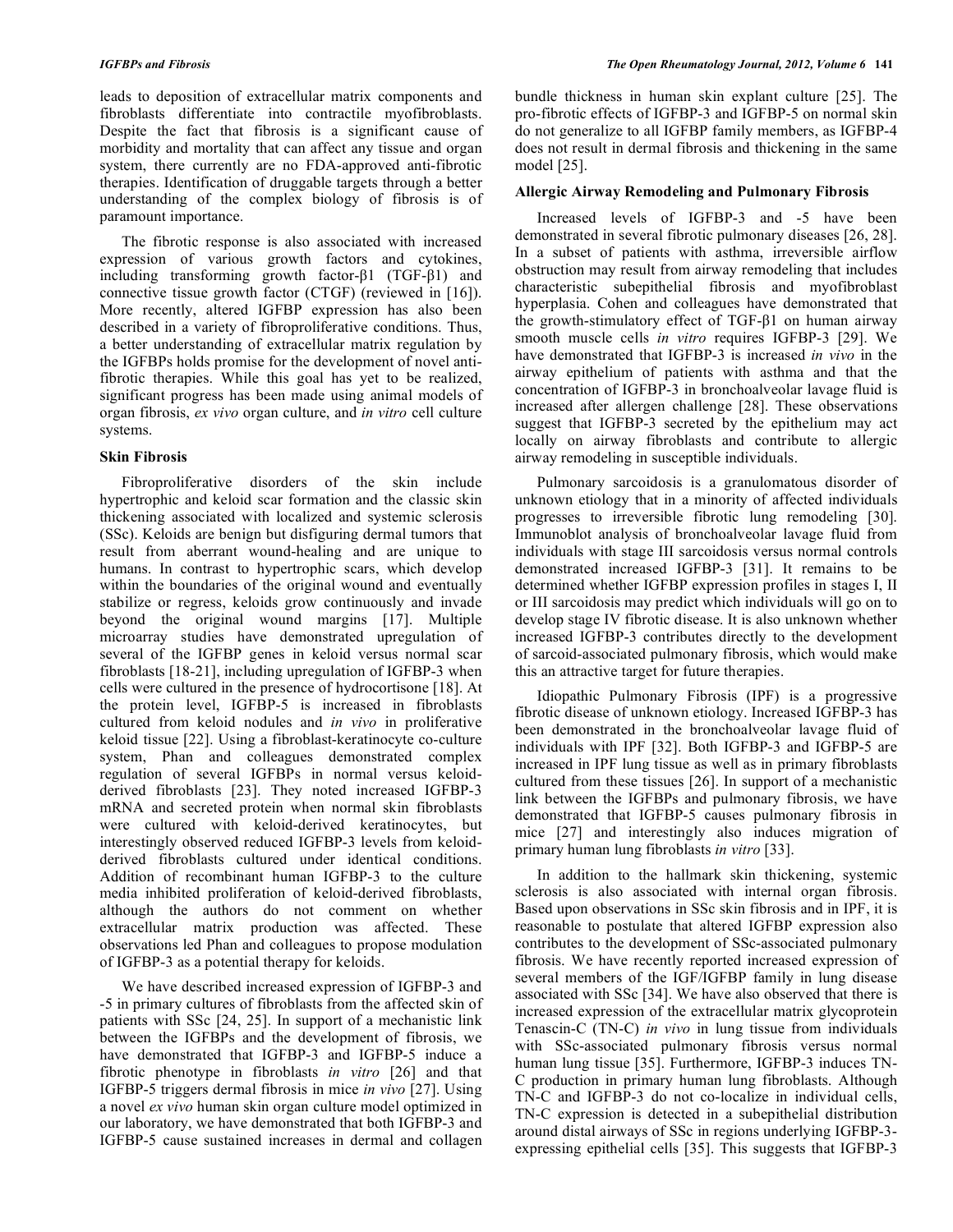secreted from distal airway epithelial cells may act locally on resident fibroblasts to increase extracellular matrix deposition and contribute to the development of fibrosis.

#### **Gastrointestinal and Hepatic Fibrosis**

 The gastrointestinal tract is involved in a significant majority of patients with systemic sclerosis [36]. Based upon the association between IGFBP-3 and -5 and SSc-associated skin and pulmonary fibrosis, it is reasonable to hypothesize that the IGFBPs may be aberrantly expressed in the GI tract. This remains an unanswered question in the literature.

 In Crohn disease, intestinal stricture formation affects approximately 30% of individuals and is a significant cause of morbidity [37]. IGFBP-5 is highly expressed in inflamed and fibrotic versus normal-appearing intestine in an experimental model of inflammatory bowel disease [38, 39] and in patients with Crohn Disease [40]. More recently it was reported that expression of IGFBP-3 mRNA and protein are significantly increased in smooth muscle cells isolated from intestinal strictures versus non-strictured, histologically normal resection margins from Crohn disease patients [41].

 In the injured liver, activated hepatic stellate cells can differentiate into myofibroblasts that are responsible for fibrosis and ultimately cirrhosis. Comparison of the transcriptomes of quiescent, activated and transdifferentiated human hepatic stellate cells *in vitro* revealed that the expression of only a minority (less than 5%) of genes changed significantly, including induction of IGFBPs-3, -4, - 5 and -6 with IGFBP-5 demonstrating the most dramatic increase [42]. The authors validated this observation *in vivo* in a mouse model of liver fibrosis, in which RT-qPCR analysis demonstrated a 10-fold up-regulation of collagen Iα1 and a 9-fold induction of IGFBP-5. In subsequent *in vitro* work using LX2 cells (a model for partially activated hepatic stellate cells) and human primary liver myofibroblasts, IGFBP-5 enhanced survival of both cell types *via* suppression of apoptosis through an IGFindependent mechanism and increased the expression of markers of fibrosis, including collagen I $\alpha$ 1 [43].

# **INTERACTIONS WITH A CLASSICAL MEDIATOR OF FIBROSIS, TGF-, AND SIGNALING PATHWAYS**

 IGF binding proteins, particularly IGFBP-3 and IGFBP-5, have emerged in the literature with increasing frequency over the past two decades as important markers and mediators of organ fibrosis. Some of their actions are intertwined with classical mediators of fibrosis, such as  $TGF- $\beta$ , whereas others are separate and distinct.$ 

 Fibroblasts and myofibroblasts are central cell types in normal wound healing as well as in the aberrant program leading to pathologic fibrosis. Myofibroblasts are mesenchymal cells that display characteristics of both fibroblasts and smooth muscle cells  $[44]$ . TGF- $\beta$ 1 can induce differentiation of fibroblasts into myofibroblasts through a Smad3-dependent mechanism [45]. We have demonstrated that expression of IGFBP-5 in dermal and pulmonary fibroblasts induces  $\alpha$ -SMA and vimentin [27], suggesting that IGFBP-5 is also capable of inducing differentiation of fibroblasts into myofibroblasts. IGFBP-5 induces production of extracellular matrix by fibroblasts independently of IGF-I and *via* activation of MAPK signaling [46]. Additionally, we

have demonstrated that early growth response (Egr)-1 is upregulated by IGFBP-5 in a MAPK-dependent manner and is required for IGFBP-5-dependent induction of extracellular matrix production [46]. In further support of the hypothesis that IGFBP-5 promotes fibrosis through an Egr-1-mediated pathway, we have demonstrated increased Egr-1 levels *in vivo* in lung tissues and *in vitro* in primary fibroblasts of patients with IPF [46].

 Treatment of primary lung fibroblasts with recombinant  $TGF- $\beta$ 1 results in a time-dependent increase in secreted$ IGFBP-3 protein, but not of secreted IGFBP-5 protein [26]. Direct stimulation of primary lung fibroblasts with recombinant IGFBP-3 induces production of the extracellular matrix components Tenascin-C (TN-C) and collagen  $I\alpha$ 1, whereas silencing of IGFBP-3 inhibits TGF- $\beta$ 1-induced production of TN-C but has no effect on TGF- $\beta$ 1 induction of collagen I $\alpha$ 1 [35]. These observations suggest that IGFBP-3 and TGF- $\beta$  regulate extracellular matrix composition through both related and independent mechanisms. In fact, we have demonstrated that increased production of TN-C by both TGF- $\beta$ 1 and IGFBP-3 requires the p38 mitogen-activated protein kinase (p38MAPK) pathway, although the c-Jun NH2-terminal kinase (JNK) pathway is required only by TGF- $\beta$ 1 [35].

 The epithelial compartment is also implicated in the pathogenesis of fibrosis, and it is in the epithelium that IGFBP-5 and TGF- $\beta$  have been demonstrated to have distinct effects (reviewed in [47]). It is well-recognized that  $TGF- $\beta$  is pro-apoptotic and capable of inducing epithelial$ mesenchymal transition in a subset of epithelial cells (reviewed in [14, 48]). In contrast, IGFBP-5 has been demonstrated to promote increased cell spreading, migration, and laminin production [47, 49]. Cross-talk between injured epithelium and adjacent mesenchymal cells is likely central to the pathogenesis of fibrosis, and IGFBP-5 is upstream of and may activate TGF- $\beta$  [50], therefore IGFBP-5 may represent a more viable therapeutic target than  $TGF$ - $\beta$ . For thoughtful and comprehensive discussions of  $TGF- $\beta$  and$ IGFBP-5 in fibrosis, the reader is directed to two recent reviews by Allan *et al.* [50] and Sureshbabu *et al.* [14].

# **IGFBPs AS THE LINK BETWEEN SENESCENCE AND FIBROSIS**

 A revised vision of fibrogenesis has been prompted by the failure of immunosuppressive therapies to modify the progression of fibroproliferative disorders such as IPF and some forms of autoimmune interstitial lung disease (reviewed in [50]). One current hypothesis is that of an unregulated wound healing response [51], in which recurrent cycles of epithelial injury and repair lead to the activation, migration and transdifferentiation of mesenchymal fibroblasts and over-stimulation of this pathway results in excess deposition of extracellular matrix and fibrosis. Another related hypothesis extends this concept by linking fibrosis to senescence, proposing that repeated cycles of epithelial injury exhaust the ability of the affected epithelial cells to proliferate and they enter a state of replicative senescence. Fibroblasts then "fill in" where the epithelial cells have failed as a compensatory injury repair mechanism.

 Cell senescence is somewhat broadly defined as an irreversible arrest of growth or proliferation and can be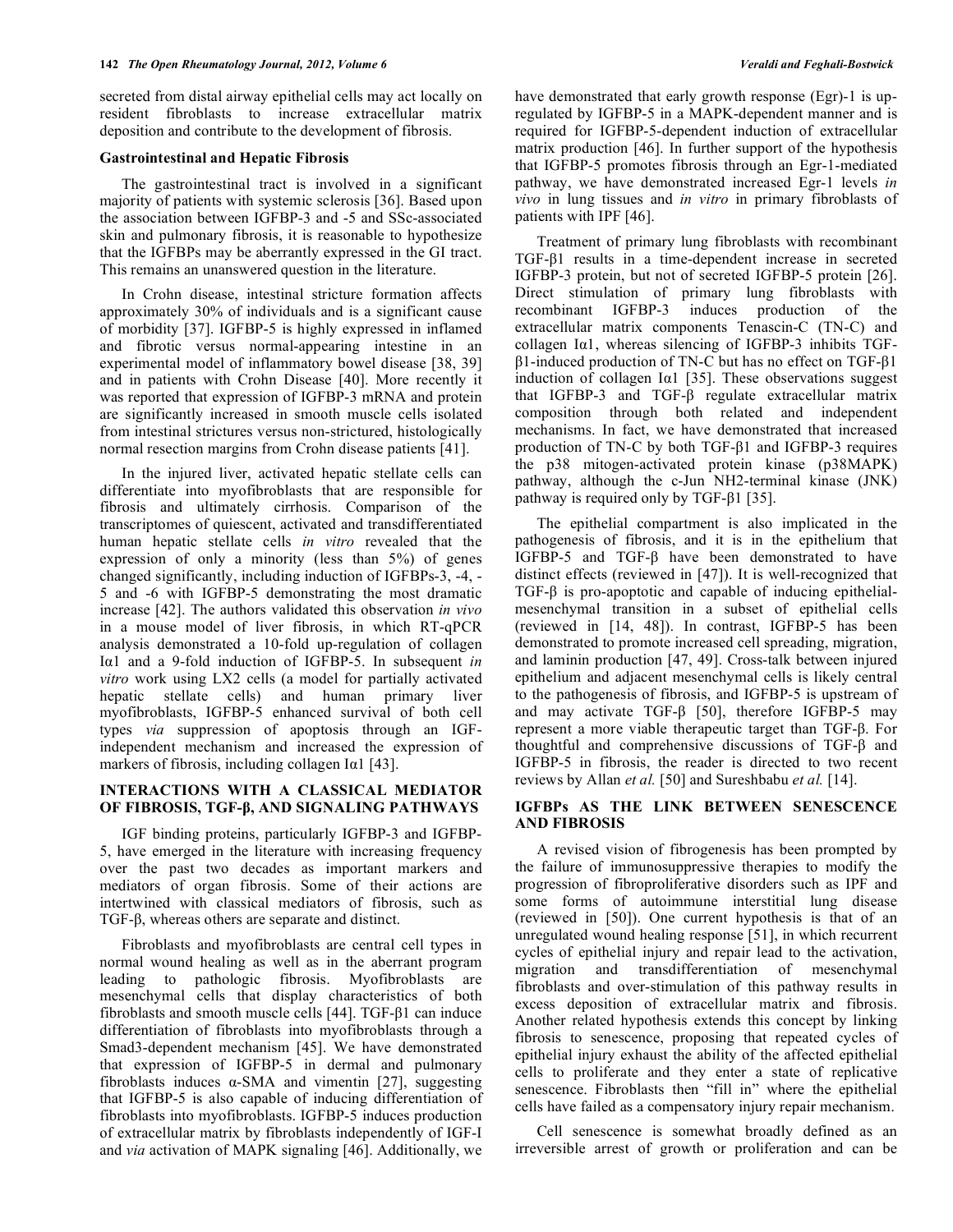triggered by telomere shortening or different forms of stress. Cellular senescence is associated with the aging process, and fibrosis is a well-recognized hallmark of aging in various organs. Additionally, for many fibroproliferative disorders increasing age is correlated with an acceleration of fibrosis. This is the case in IPF, which has been recognized for decades to increase in prevalence with age [52, 53] and more recently has been associated with short telomeres and with telomerase mutations in the familial form [54-58]. Interestingly, IPF is also more common in smokers [53, 59] and cigarette smoke extract has been reported to induce senescence in cultured lung fibroblasts and epithelial cells *via* down-regulation of Werner syndrome protein [60, 61].

 Although senescent cells no longer proliferate, they do remain metabolically active and produce secreted growth factors and extracellular matrix components (reviewed in [62, 63]). IGFBP-3, -4, -5 and -6 have been reported to increase in different models of senescence. IGFBP-5 is significantly increased in human dermal fibroblasts and endothelial cells during replicative senescence [64-68]. IGFBP-3 is also increased in senescent human fibroblasts [69] and in the conditioned medium of human fibroblasts derived from older donors and from individuals with Werner syndrome of premature aging [70].

 Rather than merely serving as markers of senescence, IGFBPs may play a direct role in the regulation of the senescence program. Using a human umbilical vein endothelial cell (HUVEC) model, Kim and colleagues have demonstrated that knockdown of IGFBP-5 or IGFBP-3 partially reverses senescence phenotypes in old HUVECs and that over-expression of or treatment with exogenous IGFBP-5 or IGFBP-3 induces senescence in young HUVECs [71, 72].

 The relationship between IGFBPs, fibrosis, and senescence likely applies to subsets of fibrotic disorders and cannot be generalized at this point as IGFBP levels have not been evaluated in a comprehensive manner in all fibrotic disorders and affected organs.

## **CLINICAL IMPLICATIONS: IGFBPs AS TARGETS FOR ANTI-FIBROTIC THERAPY**

 Significant attention has been turned to targeting the major pro-fibrotic cytokine,  $TGF- $\beta$ 1$ , in an attempt to develop novel anti-fibrotic therapies. Indeed, TGF- $\beta$ 1 contributes to many fibrotic processes including fibroblast differentiation into myofibroblasts, increased deposition of extracellular matrix, and epithelial-mesenchymal transition (reviewed in [73]). Unfortunately, this approach has not yet met with significant success, and it is likely that multi-target combinatorial approaches will be required. Furthermore, the biology of the TGF- $\beta$  family is complex and plays an important role in maintenance of homeostasis in multiple cellular compartments, including the immune system. In certain contexts  $TGF- $\beta$  acts as a tumor suppressor. For$ example, loss of  $TGF- $\beta$  signaling in fibroblasts has been$ implicated in the development of adjacent epithelial neoplasms in an animal model [74]. Thus, there is a need to explore alternative targets for anti-fibrotic therapy.

 Altered IGFBP expression has also been described in virtually every cell type and biologic process implicated in the pathogenesis of fibrotic disease. IGFBP-5 has been

implicated in epithelial apoptosis, epithelial-mesenchymal transition, fibroblast activation and transdifferentiation to the myofibroblast phenotype, and cellular senescence (reviewed in [50]). IGFBP-5 is upstream of and may activate  $TGF- $\beta$$ [50]. TGF- $\beta$ 1 growth inhibition and apoptosis can be mediated through IGFBP-3, and IGFBP-3 mRNA and protein expression is stimulated by  $TGF- $\beta$ 1$  in several cell types [75-77]. IGFBP-3 has also been reported to activate TGF- $\beta$  receptors and in some cases to directly inhibit cell growth independently of TGF- $\beta$ 1 [78]. The IGFBPs serve these and likely additional functions that are both complementary to and independent of  $TGF- $\beta$ , and therefore$ represent attractive targets for the development of novel antifibrotic therapies. These therapies could conceivably involve silencing these IGFBPs, interrupting their cellular uptake and/or translocation, blocking their interaction with downstream effectors such as Egr-1, introducing a decoy receptor for the secreted forms of the proteins, or identifying components of potential negative regulatory loops that can be used for blocking the pro-fibrotic effects of IGFBP-3 and -5. Development of small molecule inhibitors of IGFBP action is another potential therapeutic modality that is currently under investigation. These approaches in combination with  $TGF- $\beta$  targeting the  
repies, such as the$ inhibition of TGF- $\beta$  activation and the neutralization of interacting integrins, hold much promise for the treatment of organ fibrosis.

## **CONCLUSIONS**

 Fibrotic diseases have been described in virtually every tissue and organ system and cause significant morbidity and mortality. There currently are no FDA-approved anti-fibrotic therapies, highlighting the need for a better understanding of the molecular mechanisms of fibrosis and the development of novel classes of therapeutic agents. The IGFBPs regulate multiple steps of the fibrotic cascade and thus hold great promise as druggable targets in the continuing quest to cure fibrosis.

## **ACKNOWLEDGEMENT**

The authors are supported by NIH K08 HL094764 (KLV) and R01 AR050840 (CFB).

## **CONFLICT OF INTEREST**

The authors have no conflicts of interest to disclose.

## **REFERENCES**

- [1] Bach LA, Headey SJ, Norton RS. IGF-binding proteins--the pieces are falling into place. Trends Endocrinol Metab 2005; 16(5): 228- 34.
- [2] Rosenfeld RG, Hwa V, Wilson E, Plymate SR, Oh Y. The insulinlike growth factor-binding protein superfamily. Growth Horm IGF Res 2000; 10 (Suppl A): S16-7.
- [3] Gourmelen M, Perin L, Le Bouc Y. IGFs and their binding proteins. Nucl Med Biol 1994; 21(3): 297-302.
- [4] Baxter RC. Insulin-like growth factor (IGF)-binding proteins: interactions with IGFs and intrinsic bioactivities. Am J Physiol Endocrinol Metab 2000; 278(6): E967-76.
- [5] Hwa V, Oh Y, Rosenfeld RG. The insulin-like growth factorbinding protein (IGFBP) superfamily. Endocr Rev 1999; 20(6): 761-87.
- [6] Clemmons DR. Role of insulin-like growth factor binding proteins in controlling IGF actions. Mol Cell Endocrinol 1998; 140(1-2): 19-24.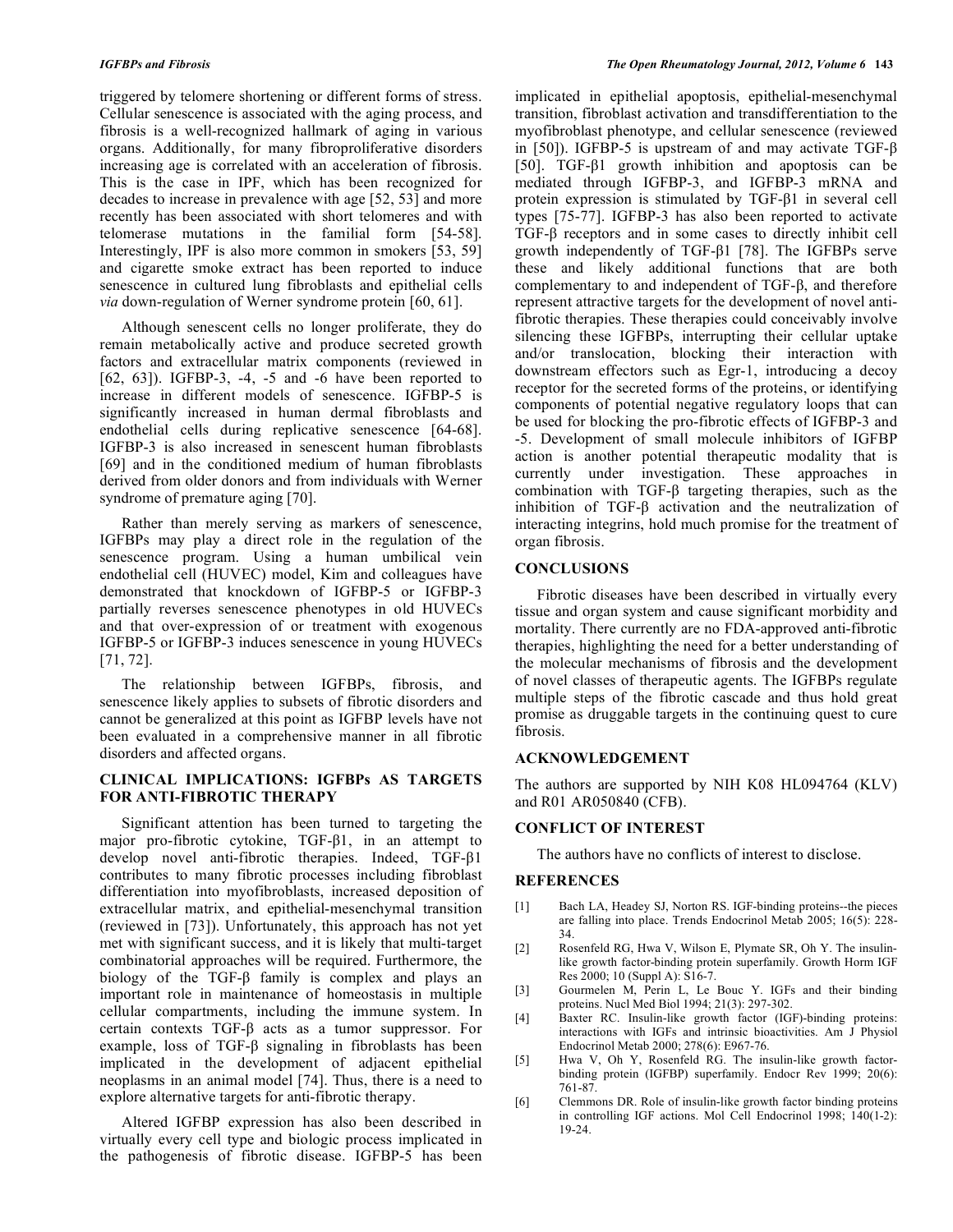- [7] Holly JM, Gunnell DJ, Davey Smith G. Growth hormone, IGF-I and cancer. Less intervention to avoid cancer? More intervention to prevent cancer? J Endocrinol 1999; 162(3): 321-30.
- [8] Murphy LJ. Insulin-like growth factor-binding proteins: functional diversity or redundancy? J Mol Endocrinol 1998; 21(2): 97-107.
- [9] Scharf J, Ramadori G, Braulke T, Hartmann H. Synthesis of insulinlike growth factor binding proteins and of the acid-labile subunit in primary cultures of rat hepatocytes, of Kupffer cells, and in cocultures: regulation by insulin, insulinlike growth factor, and growth hormone. Hepatology 1996; 23(4): 818-27.
- [10] Baxter RC. Signalling pathways involved in antiproliferative effects of IGFBP-3: a review. Mol Pathol 2001; 54(3): 145-8.
- [11] Schedlich LJ, Le Page SL, Firth SM, Briggs LJ, Jans DA, Baxter RC. Nuclear import of insulin-like growth factor-binding protein-3 and -5 is mediated by the importin beta subunit. J Biol Chem 2000; 275(31): 23462-70.
- [12] Iosef C, Gkourasas T, Jia CY, Li SS, Han VK. A functional nuclear localization signal in insulin-like growth factor binding protein-6 mediates its nuclear import. Endocrinology 2008; 149(3): 1214-26.
- [13] Iosef C, Vilk G, Gkourasas T, *et al.* Insulin-like growth factor binding protein-6 (IGFBP-6) interacts with DNA-end binding protein Ku80 to regulate cell fate. Cell Signal 2010; 22(7): 1033- 43.
- [14] Sureshbabu A, Tonner E, Allan GJ, Flint DJ. Relative Roles of TGF- $\beta$  and IGFBP-5 in Idiopathic Pulmonary Fibrosis. Pulm Med 2011; 2011: 517687.
- [15] Ruan W, Ying K. Abnormal expression of IGF-binding proteins, an initiating event in idiopathic pulmonary fibrosis? Pathol Res Pract 2010; 206(8): 537-43.
- [16] Leask A, Abraham DJ. TGF-beta signaling and the fibrotic response. FASEB J 2004; 18(7): 816-27.
- [17] Murray JC. Keloids and hypertrophic scars. Clin Dermatol 1994; 12(1): 27-37.
- [18] Smith JC, Boone BE, Opalenik SR, Williams SM, Russell SB. Gene profiling of keloid fibroblasts shows altered expression in multiple fibrosis-associated pathways. J Invest Dermatol 2008; 128(5): 1298-310.
- [19] Satish L, Lyons WJ, Hebda PA, Wells A. Gene expression patterns in isolated keloid fibroblasts. Wound Repair Regen 2006; 14(4): 463-70.
- [20] Chen W, Fu X, Sun X, Sun T, Zhao Z, Sheng Z. Analysis of differentially expressed genes in keloids and normal skin with cDNA microarray. J Surg Res 2003; 113(2): 208-16.
- [21] Seifert O, Bayat A, Geffers R, *et al.* Identification of unique gene expression patterns within different lesional sites of keloids. Wound Repair Regen 2008; 16(2): 254-65.
- [22] Russell SB, Russell JD, Trupin KM, *et al.* Epigenetically altered wound healing in keloid fibroblasts. J Invest Dermatol 2010; 130(10): 2489-96.
- [23] Phan TT, Lim IJ, Bay BH, *et al.* Role of IGF system of mitogens in the induction of fibroblast proliferation by keloid-derived keratinocytes *in vitro*. Am J Physiol Cell Physiol 2003; 284(4): C860-9.
- [24] Feghali CA, Wright TM. Identification of multiple, differentially expressed messenger RNAs in dermal fibroblasts from patients with systemic sclerosis. Arthritis Rheum 1999; 42(7): 1451-7.
- [25] Yasuoka H, Larregina AT, Yamaguchi Y, Feghali BCA. Human skin culture as an *ex vivo* model for assessing the fibrotic effects of insulin-like growth factor binding proteins. Open Rheumatol J 2008; 2: 17-22.
- [26] Pilewski JM, Liu L, Henry AC, Knauer AV, Feghali BCA. Insulinlike growth factor binding proteins 3 and 5 are overexpressed in idiopathic pulmonary fibrosis and contribute to extracellular matrix deposition. Am J Pathol 2005; 166(2): 399-407.
- [27] Yasuoka H, Zhou Z, Pilewski JM, Oury TD, Choi AMK, Feghali BCA. Insulin-like growth factor-binding protein-5 induces pulmonary fibrosis and triggers mononuclear cellular infiltration. Am J Pathol 2006; 169(5): 1633-42.
- [28] Veraldi KL, Gibson BT, Yasuoka H, *et al.* Role of insulin-like growth factor binding protein-3 in allergic airway remodeling. Am J Respir Crit Care Med 2009; 180(7): 611-7.
- [29] Cohen P, Rajah R, Rosenbloom J, Herrick DJ. IGFBP-3 mediates TGF-beta1-induced cell growth in human airway smooth muscle cells. Am J Physiol Lung Cell Mol Physiol 2000; 278(3): L545-51.
- [30] Statement on sarcoidosis. Joint Statement of the American Thoracic Society (ATS), the European Respiratory Society (ERS)

and the World Association of Sarcoidosis and Other Granulomatous Disorders (WASOG) adopted by the ATS Board of Directors and by the ERS Executive Committee, February 1999. Am J Respir Crit Care Med 1999; 160(2): 736-55.

- [31] Allen JT, Bloor CA, Knight RA, Spiteri MA. Expression of insulinlike growth factor binding proteins in bronchoalveolar lavage fluid of patients with pulmonary sarcoidosis. Am J Respir Cell Mol Biol 1998; 19(2): 250-8.
- [32] Aston C, Jagirdar J, Lee TC, Hur T, Hintz RL, Rom WN. Enhanced insulin-like growth factor molecules in idiopathic pulmonary fibrosis. Am J Respir Crit Care Med 1995; 151(5): 1597-603.
- [33] Yasuoka H, Yamaguchi Y, Feghali BCA. The pro-fibrotic factor IGFBP-5 induces lung fibroblast and mononuclear cell migration. Am J Respir Cell Mol Biol 2009; 41(2): 179-88.
- [34] Hsu E, Shi H, Jordan RM, Lyons WJ, Pilewski JM, Feghali BCA. Lung tissues in patients with systemic sclerosis have gene expression patterns unique to pulmonary fibrosis and pulmonary hypertension. Arthritis Rheum 2011; 63(3): 783-94.
- [35] Brissett M, Veraldi K, Pilewski J, Medsger T, Feghali-Bostwick C. Localized expression of tenascin in systemic sclerosis-associated lung fibrosis and its regulation by IGF binding protein (IGFBP)-3. Arthritis Rheum 2012; 64: 272-80.
- [36] Rose S, Young MA, Reynolds JC. Gastrointestinal manifestations of scleroderma. Gastroenterol Clin North Am 1998; 27(3): 563-94.
- [37] Loftus EV. Clinical epidemiology of inflammatory bowel disease: Incidence, prevalence, and environmental influences. Gastroenterology 2004; 126(6): 1504-17.
- [38] Zeeh JM, Hoffmann P, Sottili M, Eysselein VE, McRoberts JA. Up-regulation of insulinlike growth factor I binding sites in experimental colitis in rats. Gastroenterology 1995; 108(3): 644-52.
- [39] Zimmermann EM, Li L, Hou YT, Cannon M, Christman GM, Bitar KN. IGF-I induces collagen and IGFBP-5 mRNA in rat intestinal smooth muscle. Am J Physiol 1997; 273(4 Pt 1): G875-82.
- [40] Zimmermann EM, Li L, Hoyt EC, Pucilowska JB, Lichtman S, Lund PK. Cell-specific localization of insulin-like growth factor binding protein mRNAs in rat liver. Am J Physiol Gastrointest Liver Physiol 2000; 278(3): G447-57.
- [41] Flynn RS, Mahavadi S, Murthy KS, *et al.* Endogenous IGFBP-3 regulates excess collagen expression in intestinal smooth muscle cells of Crohn's disease strictures. Inflamm Bowel Dis 2011; 17(1): 193-201.
- [42] Boers W, Aarrass S, Linthorst C, Pinzani M, Elferink RO, Bosma P. Transcriptional profiling reveals novel markers of liver fibrogenesis: gremlin and insulin-like growth factor-binding proteins. J Biol Chem 2006; 281(24): 16289-95.
- [43] Sokolović A, Sokolović M, Boers W, Elferink RP, Bosma PJ. Insulin-like growth factor binding protein 5 enhances survival of LX2 human hepatic stellate cells. Fibrogenesis Tissue Repair 2010; 3: 3.
- [44] Sappino AP, Schürch W, Gabbiani G. Differentiation repertoire of fibroblastic cells: expression of cytoskeletal proteins as marker of phenotypic modulations. Lab Invest 1990; 63(2): 144-61.
- [45] Hu B, Wu Z, Phan SH. Smad3 mediates transforming growth factor-beta-induced alpha-smooth muscle actin expression. Am J Respir Cell Mol Biol 2003; 29(3 Pt 1): 397-404.
- [46] Yasuoka H, Hsu E, Ruiz XD, Steinman RA, Choi AM, Feghali BCA. The fibrotic phenotype induced by IGFBP-5 is regulated by MAPK activation and egr-1-dependent and -independent mechanisms. Am J Pathol 2009; 175(2): 605-15.
- [47] Sureshbabu A, Okajima H, Yamanaka D, *et al.* IGFBP-5 induces epithelial and fibroblast responses consistent with the fibrotic response. Biochem Soc Trans 2009; 37(Pt 4): 882-5.
- [48] Massagué J, Blain SW, Lo RS. TGFbeta signaling in growth control, cancer, and heritable disorders. Cell 2000; 103(2): 295- 309.
- [49] Abrass CK, Hansen KM. Insulin-like growth factor-binding protein-5-induced laminin gamma1 transcription requires filamin A. J Biol Chem 2010; 285(17): 12925-34.
- [50] Allan GJ, Beattie J, Flint DJ. Epithelial injury induces an innate repair mechanism linked to cellular senescence and fibrosis involving IGF-binding protein-5. J Endocrinol 2008; 199(2): 155- 64.
- [51] Selman M, Pardo A. Role of epithelial cells in idiopathic pulmonary fibrosis: from innocent targets to serial killers. Proc Am Thorac Soc 2006; 3(4): 364-72.